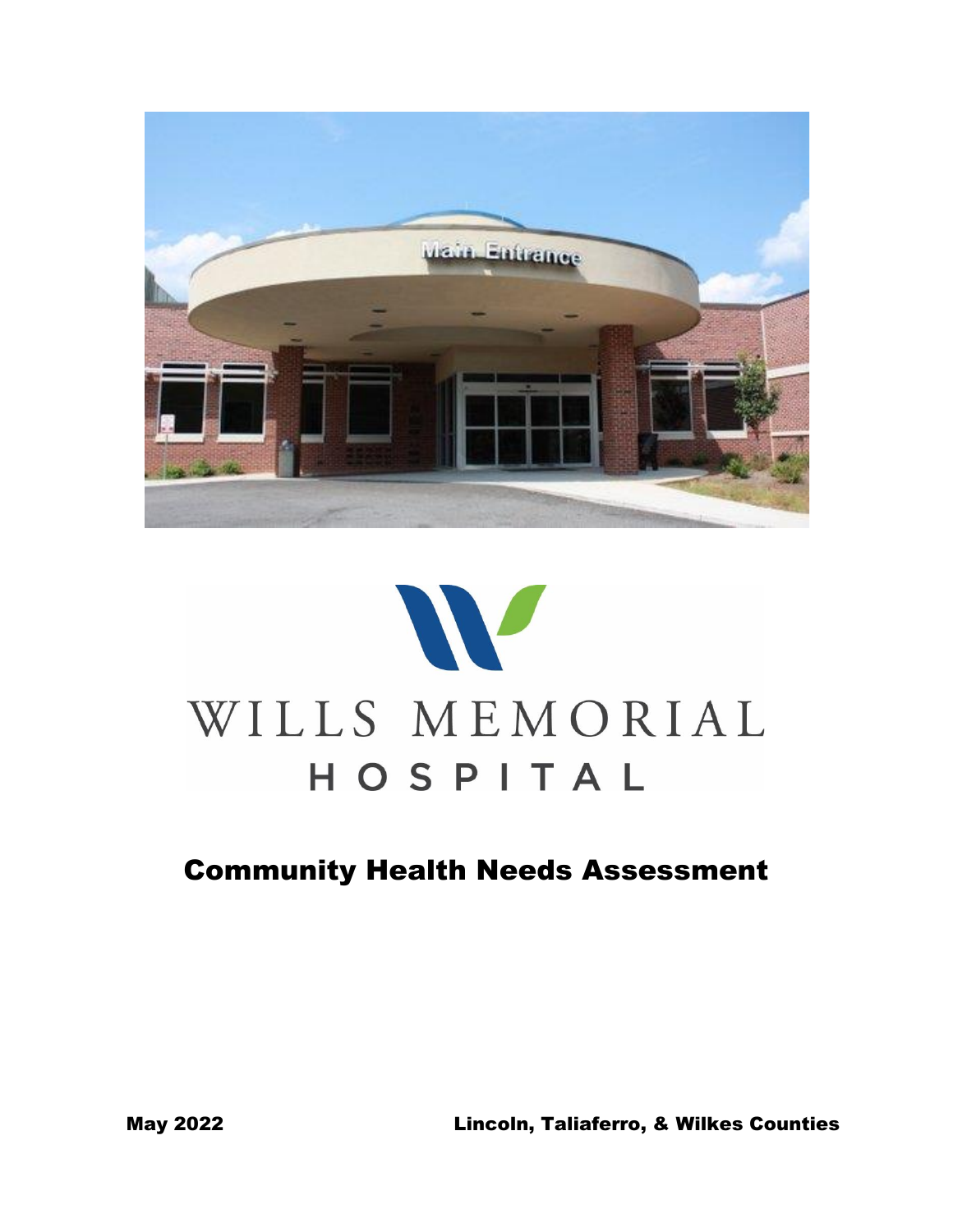

# Table of Contents

| Complete Needs Assessment Survey Results Appendix |
|---------------------------------------------------|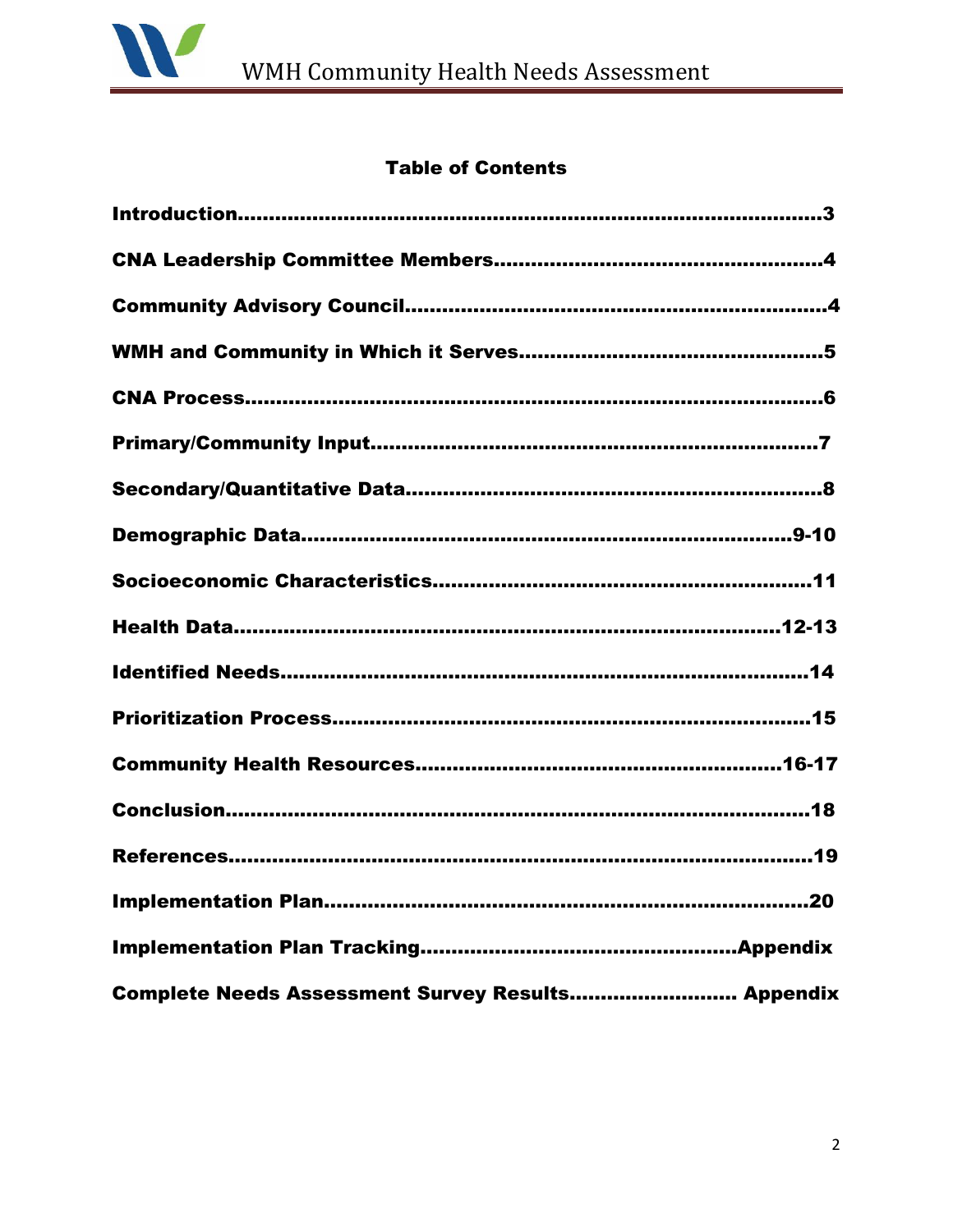

#### Introduction

The Community Health Needs Assessment completed by Wills Memorial Hospital is a federal requirement of charitable hospital organizations under Section 501(r)(3) of the IRS code. It was designed to help hospitals better understand the populations in which they serve, to identify current needs within the community, and also to recognize existing assets. By completing this needs assessment, Wills Memorial Hospital can learn how to respond to these needs within the scope of our services and partnerships.

All non-profit hospitals are required to conduct a Community Health Needs Assessment every three years and make it available to the public. The Assessment should take into account input from "persons who represent the broad interests of the community served by the hospital facility, including those with special knowledge of or expertise in public health". Through surveys and interviews with local community leaders, as well as individuals from diverse socioeconomic backgrounds, we feel that the assessment IRS Section 501(r)(3) standards have been satisfied.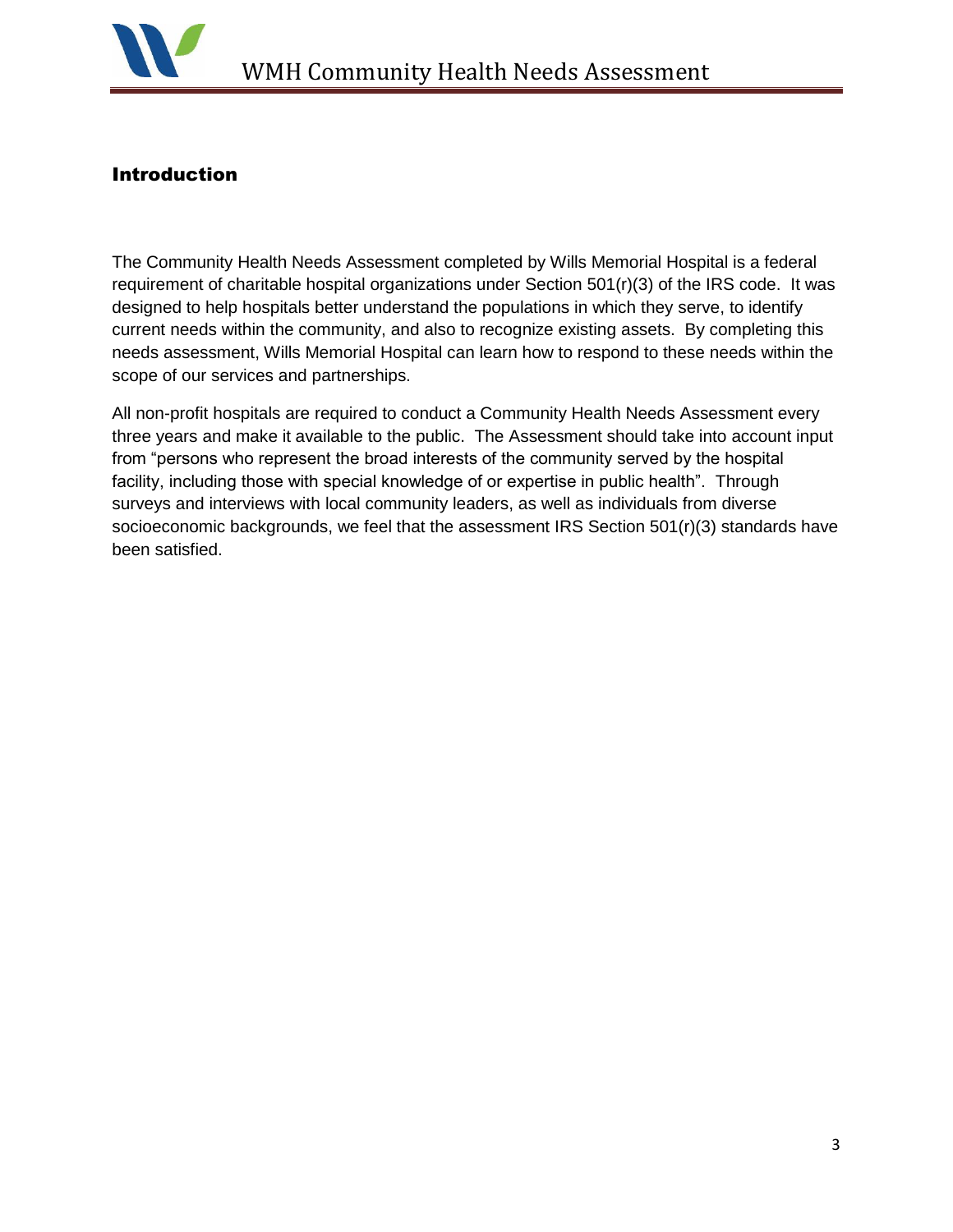

.

#### CNA Leadership Committee Members:

Tracie Haughey, WMH CEO & CFO

Kelly Powel, RN, WMH COO & Practice Manager of Community Medical Associates of Washington and Lincolnton

Susan Duncan Pope, WMH Human Resource and Community Relations Director

Angie Radford, WMH Director of Nursing

Mandy Jackson, WMH Administration Assistant

## Community Advisory Council:

Carolyn Reynolds: Family Connection Board, Communities in Schools of Wilkes County Board, God's Marketplace Board, WMH Auxiliary, Kiwanis Member

Jennifer Jackson: RN & Wilkes County Health Department Nurse Manager

Dr. Rosemary Caddell: Superintendent of Wilkes County Board of Education, Wilkes County Board of Health

Kenya Smith: RN & Nurse Manager of Taliaferro County Health Department

Ray Hardy: RN, Owner of CSRA Private Duty Home Health, WMH Authority Board Member

Amethyst Wynn: Executive Director of Wilkes County Family Connection, Leader of Health & Wellness Coalition

Renee Brown: Taliaferro County Board of Health, former Mayor of Sharon, WMH Foundation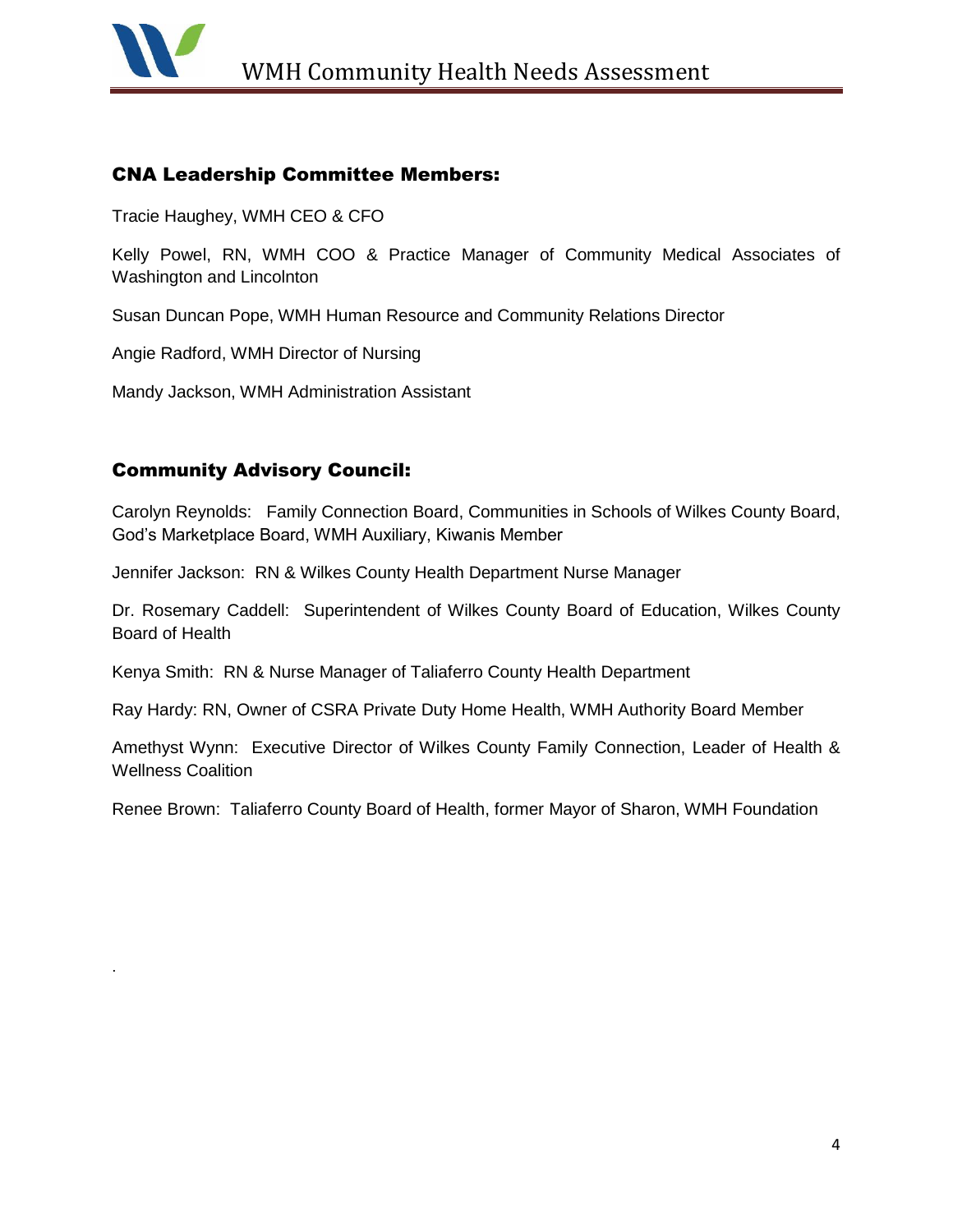

#### Wills Memorial Hospital and the Community it Serves:

Wills Memorial Hospital is a 19 bed acute care hospital located in Washington, Georgia. It is governed by the Hospital Authority of Wilkes County. WMH is accredited by the Joint Commission and is designated a critical access hospital. The facility serves the counties of Lincoln, Taliaferro, and Wilkes. It is the only hospital located in this tri-county area. All three counties are rural and designated "medically underserved" by the State of Georgia's Rural Health Division of the Department of Community Health (DCH).

According to the 2020 census, the total combined population of these counties is 18,814. This is a 7.34% decrease in population compared to data taken from the 2010 census. The following figures represent the breakdown of county populations served by Wills Memorial Hospital in 2021:

Wilkes 75%, Lincoln 11.3%, Taliaferro 6.7%, and other counties 7%.

The original facility opened in 1924 as Washington General Hospital. In 2012, a new inpatient wing, pharmacy, respiratory therapy department, registration, emergency room, reception, main entrance, specialty clinic, and physical therapy/occupational therapy facilities were completed. Wills Memorial Hospital focuses on providing complete medical care for Wilkes, Taliaferro, and Lincoln County residents.

Washington is a beautiful town, touted as a retirement haven and tourist destination due to the many antebellum homes and the town's rich civil and revolutionary war history. However, poverty in WMH service areas is higher than the Georgia average. Many



socioeconomic groups face disparities due to poverty and the issues that arise from it. Several area manufacturing facilities have closed or experienced a reduction-in-force over the last decade leading to higher than average unemployment rates. Due to these factors, a high percentage of Lincoln, Taliaferro, and Wilkes residents are uninsured and, as a result, not as healthy as their insured counterparts.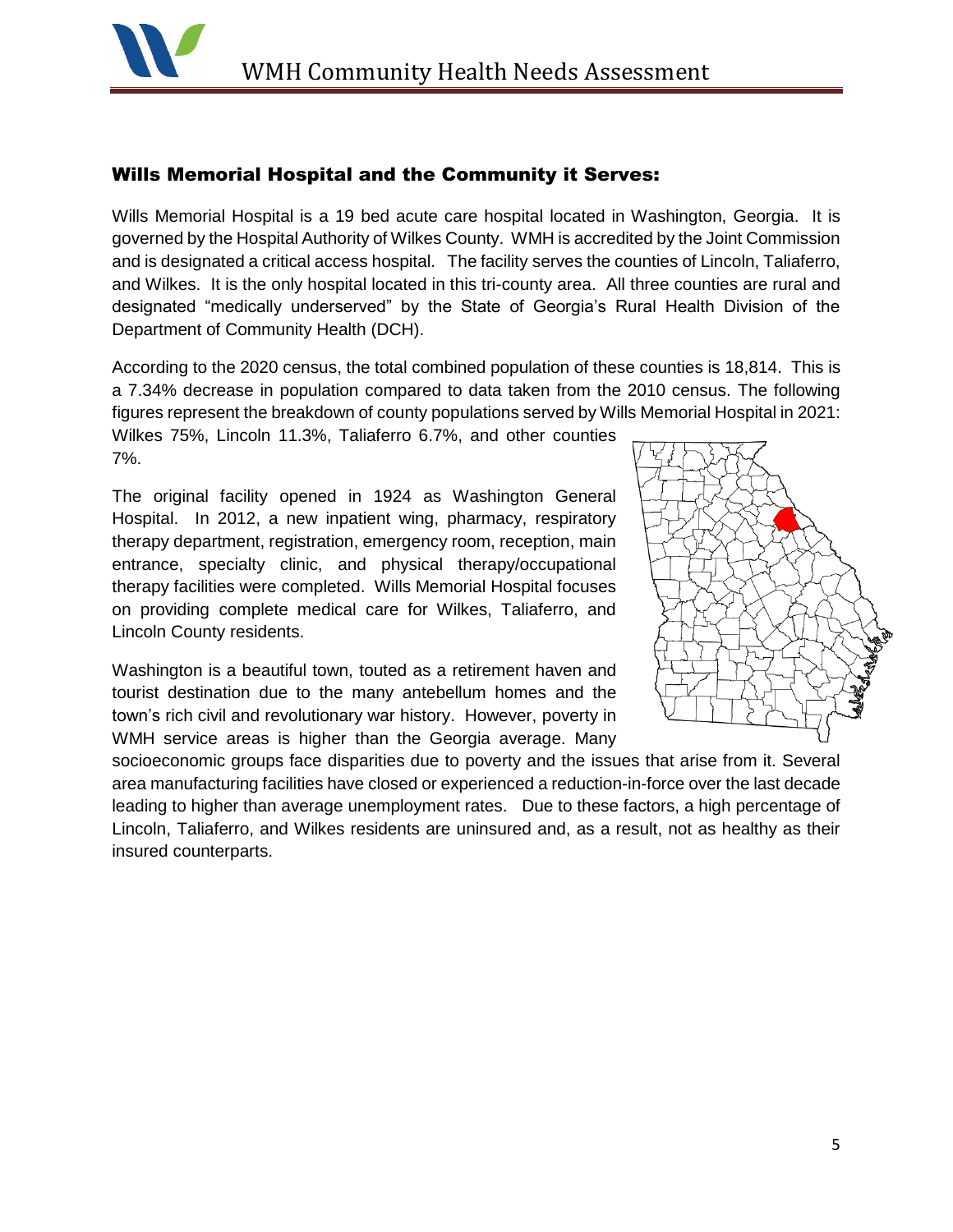

#### **Process**

The WMH's Community Needs Assessment is a process that identifies the health needs of the communities of Lincoln, Taliaferro, and Wilkes using primary and secondary data from various sources. The primary data was derived from on-line and in-person surveys that included community leaders as well as many diverse groups of community members. The secondary data was obtained through national and state demographic studies including the U.S. Census and the University of Georgia's [https://Georgiadata.org](https://georgiadata.org/) website.

The assessment began with the collection of data from various Georgia and U.S. studies. This data includes demographic and socioeconomic characteristics, health data and vital statics, as well as general county health rankings. After this secondary data was collected, a comprehensive survey was completed by community members who are knowledgeable about health care in the WMH service areas. These community members have an expertise or a vested interest in the health of our community. Surveys were also conducted with individuals from differing socioeconomic backgrounds to gather primary data. Once the primary and secondary data was collected, a meeting was held with several key community members to discuss the findings and determine how Wills Memorial Hospital would respond to the needs of the community. Finally, the WMH Community Needs Assessment leadership committee met to determine which needs the hospital can financially and physically undertake. The Hospital assessment was posted on the WMH website: https://www.willsmemorialhospital.com.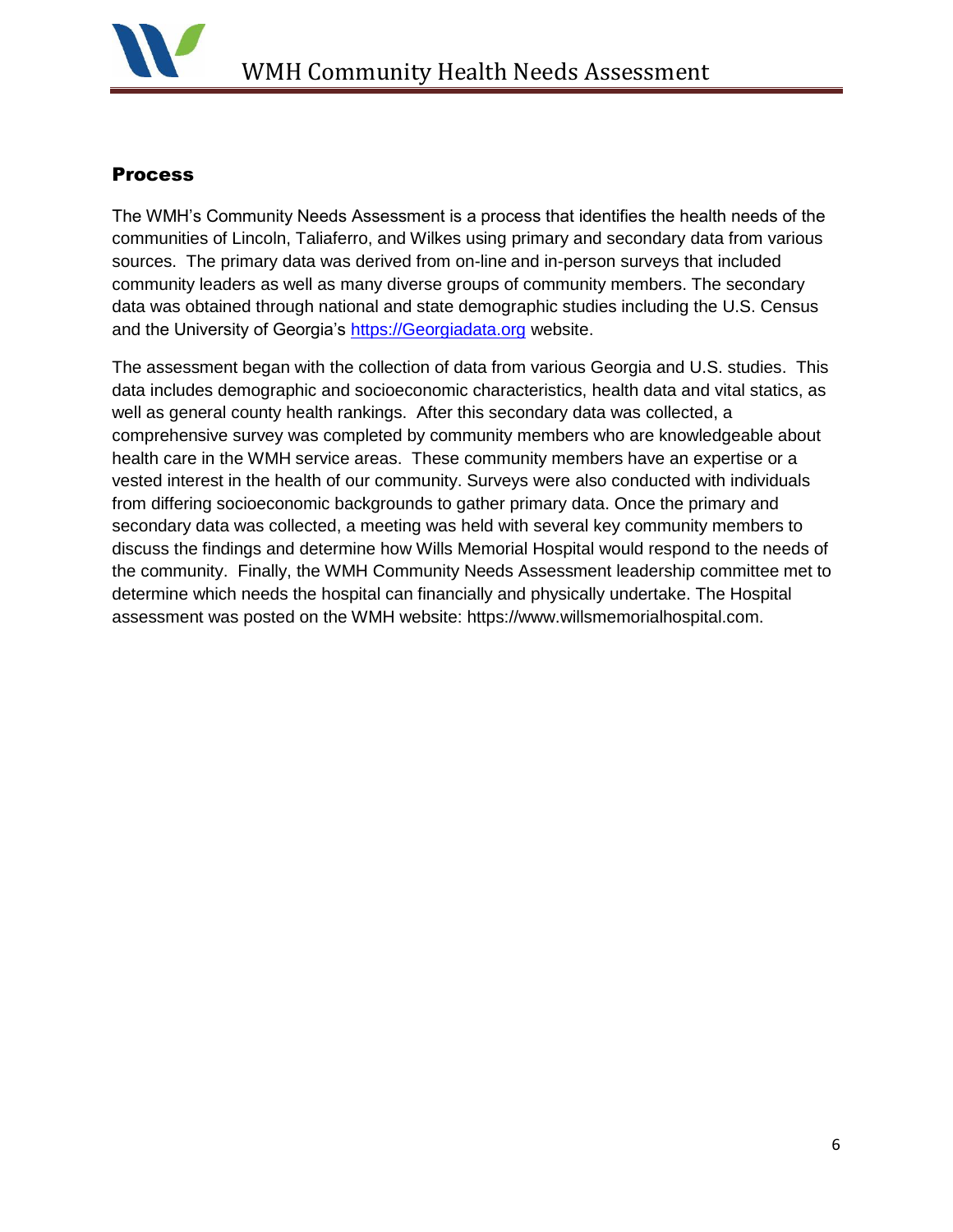

#### Primary Data/Community Input

Primary data was collected from community members who are knowledgeable about health care in the WMH service areas. These community members have expertise and/or a vested interest in the health of our community. Data was also collected from targeted socioeconomic groups in the Lincoln-Taliaferro-Wilkes area that are known to have unmet health needs. After the survey was completed, the results were shared with the following community leaders:

- Carolyn Reynolds, Family Connection Board , Communities in Schools of Wilkes County Board, God's Marketplace Board, WMH Auxiliary, Kiwanis Member
- Jennifer Jackson, RN & Wilkes County Health Department Nurse Manager, Health & Wellness Coalition member
- Renee Brown, Taliaferro County Board of Health, Mayor of Sharon, WMH Foundation
- Kenya Smith, RN & Taliaferro County Health Department Nurse Manager
- Dr. Rosemary Caddell, Superintendent of Wilkes County Board of Education, Wilkes County Board of Health
- Amethyst Wynn, Executive Director of Wilkes County Family Connection, Leader of Health & Wellness Coalition
- **Ray Hardy, RN BSN, Administrator of CSRA Private Duty, Inc.**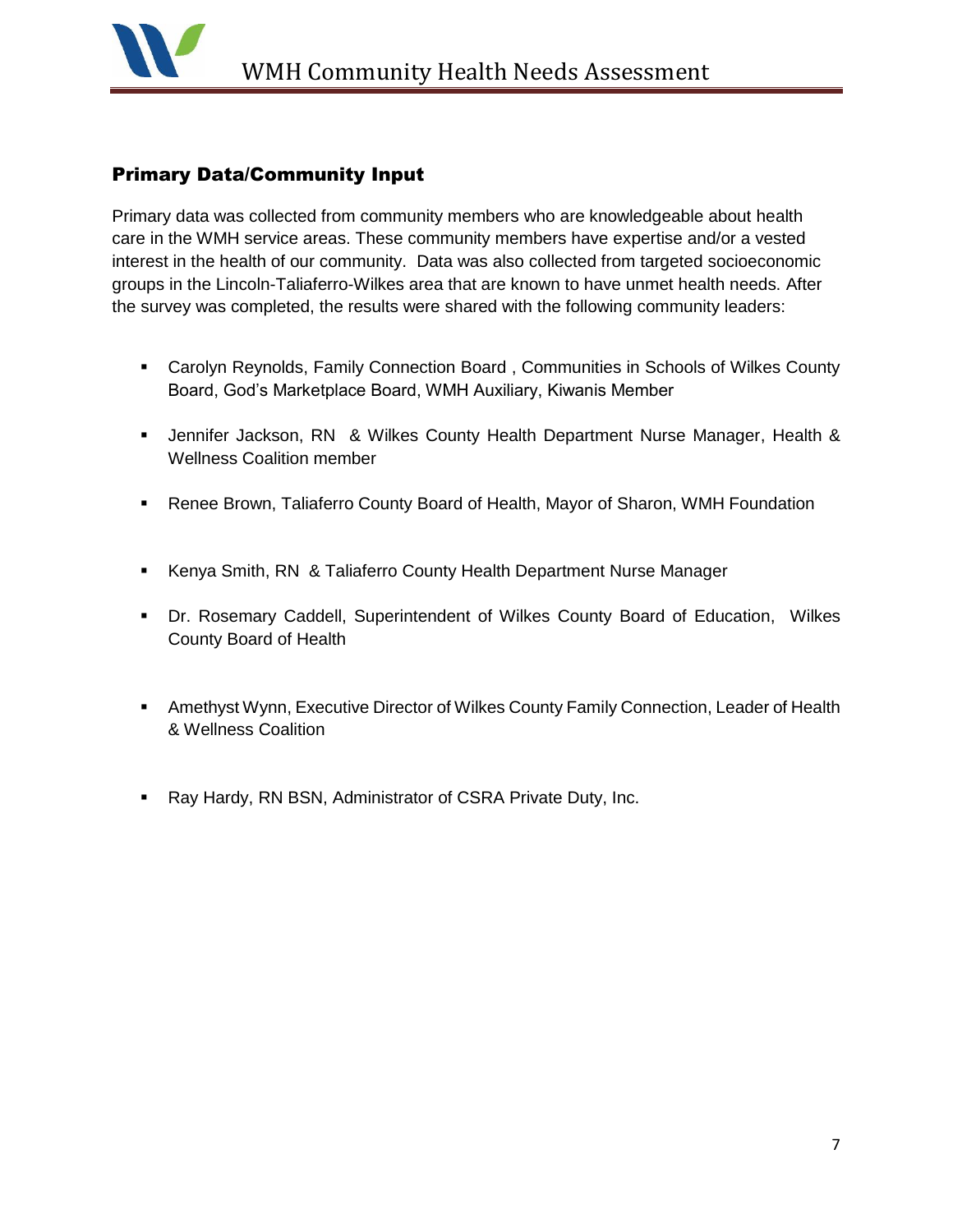

## Secondary Data

- 2019 Georgia County Guide, Carl Vinson Institute of Government and Georgia Cooperative Extension, The University of Georgia. Available at: www. countyguide.uga.edu
- Georgia Department of Community Health. Oasis Population Data 2019. Available at: www. oasis.ga.us
- Georgia Department of Public Health. Health and Data Information. Available at www. health.state.ga.us
- Robert Wood Johnson Foundation, 2022 County Health Rankings, *Countyhealthrankings.org*
- 2020 Census, Federal Government, *Census.gov*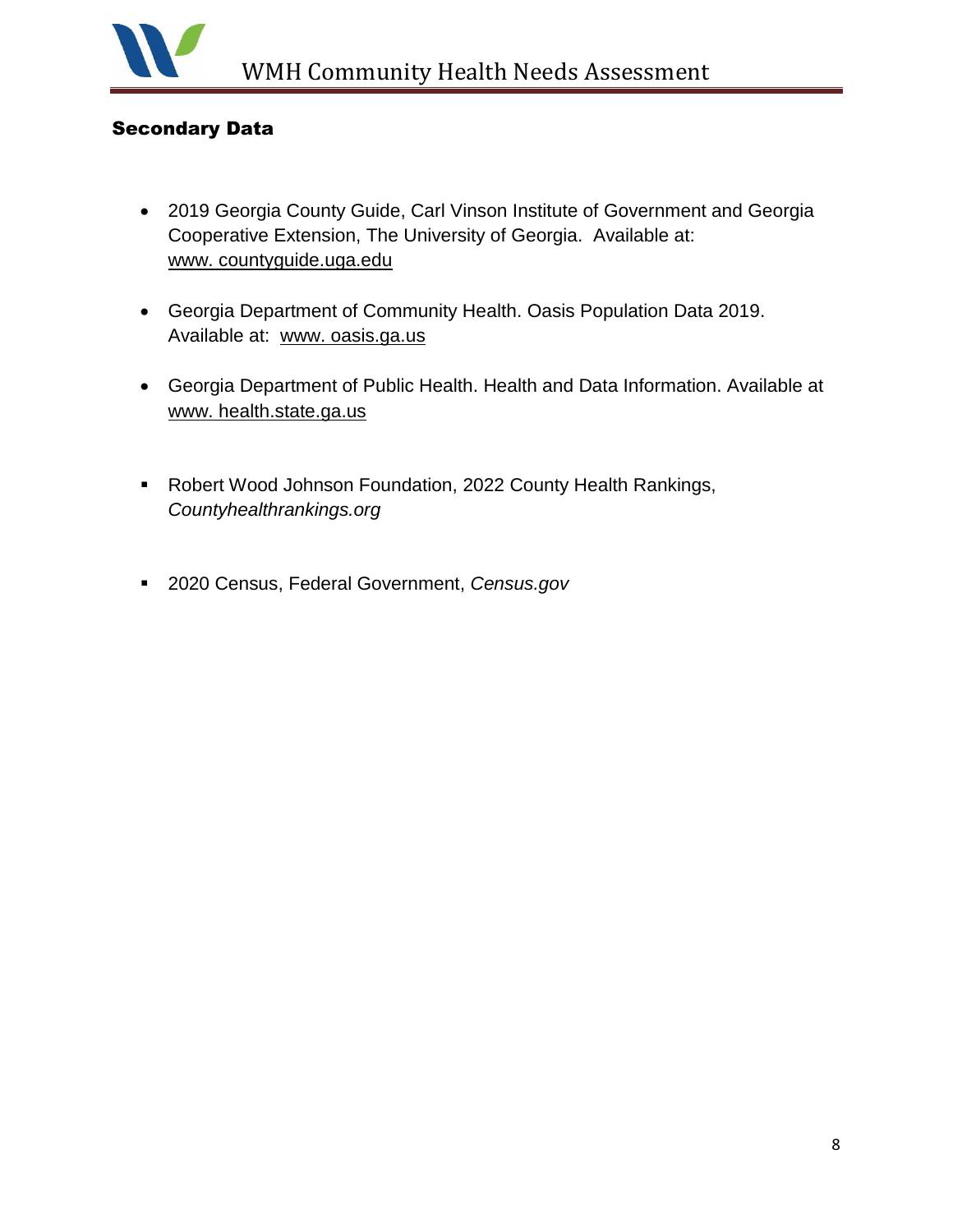

## Demographic Data

The 2020 census data reports the combined populations of Lincoln, Taliaferro, and Wilkes Counties as 18,814. This is a 7.34% decrease since the 2010 census.

# Age

| Race/Ethnicity  | Lincoln | Taliaferro | Wilkes | Georgia |  |
|-----------------|---------|------------|--------|---------|--|
|                 |         |            |        |         |  |
| Median age      | 45.8    | 46         | 44.4   | 38.4    |  |
| Age 65 and over | 17.9%   | 20.3%      | 18.8%  | 14.0%   |  |

#### Race/Ethnicity

| Race/Ethnicity  | Lincoln | Taliaferro | Wilkes | Georgia |  |
|-----------------|---------|------------|--------|---------|--|
|                 |         |            |        |         |  |
| <b>Black</b>    | 32.4%   | 59.7%      | 42.4%  | 28.4%   |  |
| White           | 65.8%   | 37.8%      | 55.2%  | 68.6%   |  |
| Other           | 0.8%    | 0.9%       | 0.9%   | 1.7%    |  |
| Hispanic/Latino | 1.4%    | 2.5%       | 3.6%   | 6.0%    |  |

# Household Information

| Households                         | Lincoln | Taliaferro | Wilkes | Georgia |  |
|------------------------------------|---------|------------|--------|---------|--|
|                                    |         |            |        |         |  |
| <b>Married Couple</b>              | 67.8%   | 48.2%      | 60.0%  | 70.8%   |  |
| Married Couple with children < 18  | 20.9%   | 7.1%       | 15.2%  | 27.7%   |  |
| Male Household with children <18   | 1.6%    | 3.7%       | 3.6%   | 3.1%    |  |
| Female Household with children <18 | 12.8%   | 12.4%      | 14.4%  | 12.4%   |  |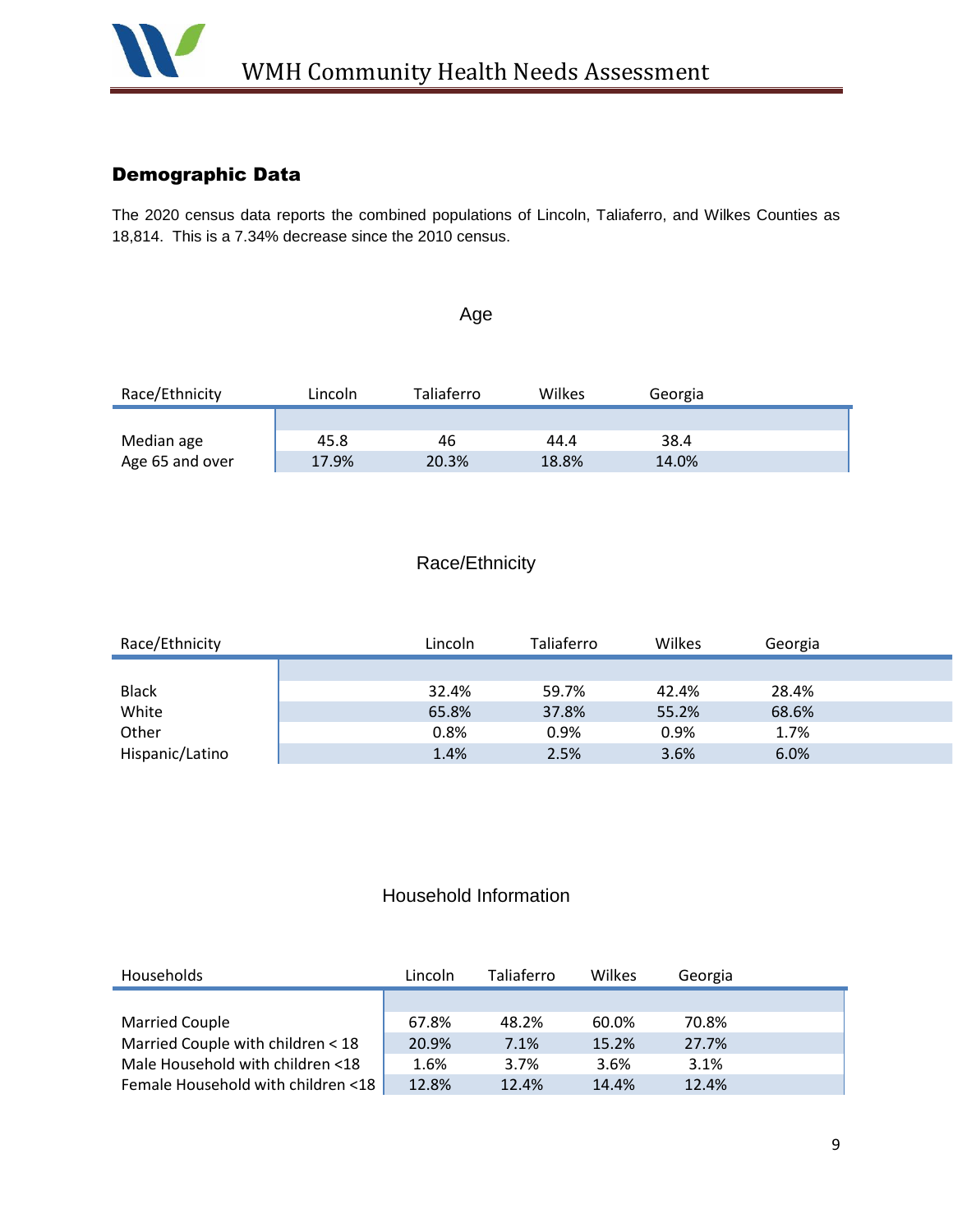

# Education Level

| <b>Education Level</b> | Lincoln | Taliaferro | Wilkes | Georgia |  |
|------------------------|---------|------------|--------|---------|--|
| High School Grad/GED   | 85%     | 78%        | 85%    | 88%     |  |
| Some College           | 46%     | 22%        | 36%    | 64%     |  |
| Bachelor's Degree      | 6.4%    | 4.5%       | 8.4%   | 17.5%   |  |
| Graduate/Professional  | 3.3%    | 2.3%       | 7.1%   | 9.7%    |  |
|                        |         |            |        |         |  |

# Public Education

| <b>Public Education</b>           | Lincoln | Taliaferro | Wilkes | Georgia |  |
|-----------------------------------|---------|------------|--------|---------|--|
| High School Drop Out Rate         |         |            |        |         |  |
| (per 100 enrolled)                | 1.9%    | 1.4%       | 6.3%   | 3.3%    |  |
| <b>Completion Rate</b>            | 75.7%   | 40.0%      | 66.7%  | 70.3%   |  |
| Economically disadvantaged        | 66.2%   | 93.6%      | 75.6%  | 66%     |  |
| Students retained in a grade      | 5.4%    | 6.5%       | 6.8%   | 3.7%    |  |
| Students with disabilities        | 14.3%   | 14.1%      | 12.4%  | 12.3%   |  |
| <b>Students in Gifted Program</b> | 3.2%    | 0.0%       | 7.5%   | 6.7%    |  |
| Grads with college prep diploma   | 64.4%   | 38.5%      | 51.1%  | 66.0%   |  |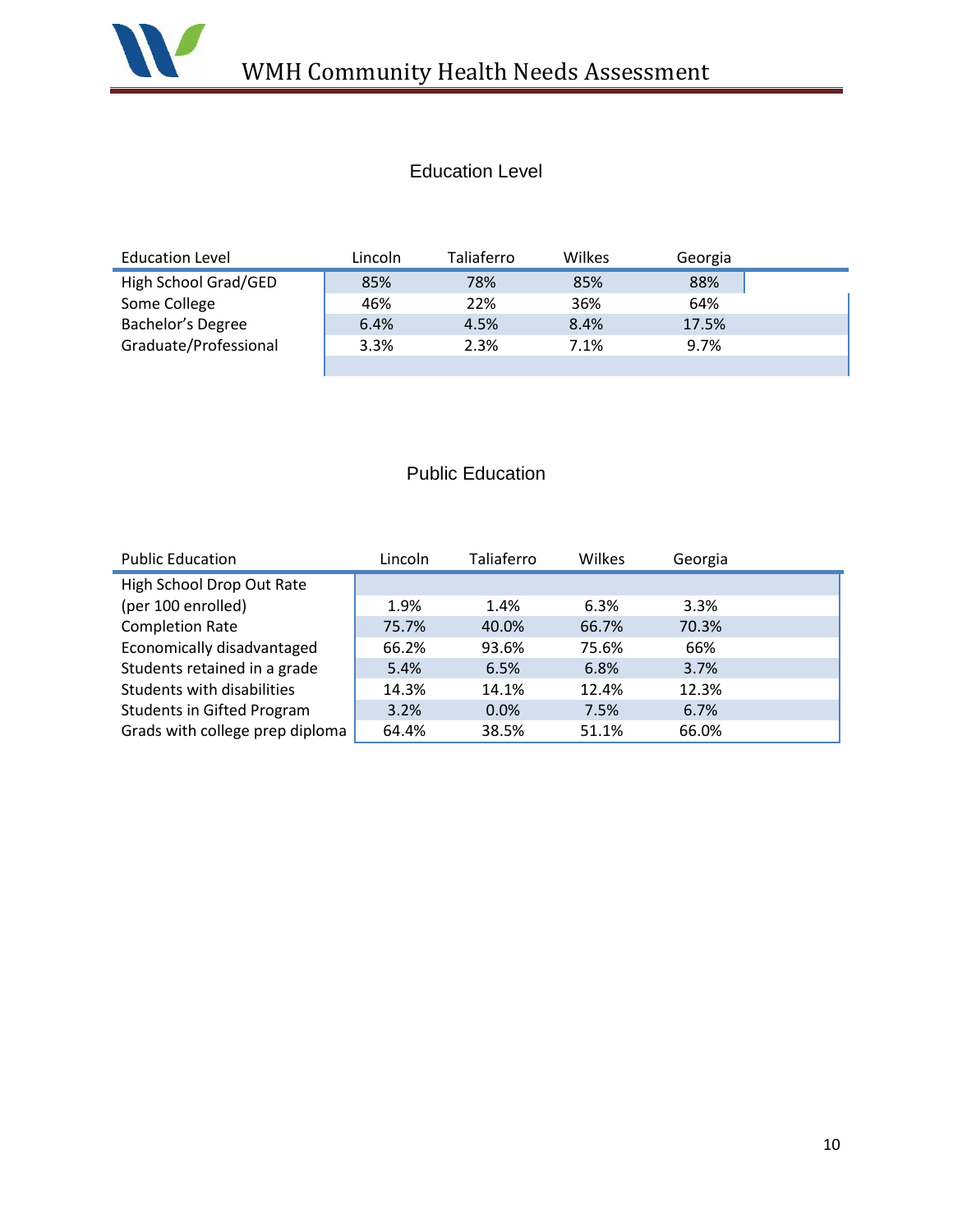

## Socioeconomic Characteristics

A significant percent of the population of Lincoln, Taliaferro, and Wilkes Counties lives below the poverty level. The percentages range from 20%-30%, which are higher than the state average of 21.7%. The population without a high school diploma/GED in the WMH service area ranges from 22% to 41.7% and is higher than the state average of 16%. The unemployment rates are above the 3.1 % state average in Lincoln, Taliaferro, and Wilkes Counties. The median household income in all three counties is much lower than the state average of \$61, 950.

#### Social and Economic Indicators

|                 | Children<br><b>Below</b><br>Poverty<br>2022 | Single Parent<br>Children<br>2022 | No High<br>School<br>Diploma<br>2022 |
|-----------------|---------------------------------------------|-----------------------------------|--------------------------------------|
| Lincoln         | 28%                                         | 38%                               | 22.6%                                |
| Taliaferro      | 33%                                         | 34%                               | 41.7%                                |
| Wilkes          | 28%                                         | 35%                               | 28.2%                                |
| Georgia Average | 20%                                         | 30%                               | 16.0%                                |

|                 | Minority<br>2022 | Unemployed<br>2022 | Uninsured<br>2022 | Median<br>Household<br>income<br>2022 |
|-----------------|------------------|--------------------|-------------------|---------------------------------------|
| Lincoln         | 34.6%            | 10.8%              | 25.1%             | \$45,299                              |
| Taliaferro      | 63.1%            | 12.6%              | 26.3%             | \$37,047                              |
| Wilkes          | 46.9%            | 12.0%              | 22.6%             | \$39,716                              |
| Georgia Average | 36.1%            | 3.1%               | 22.5%             | \$61,000                              |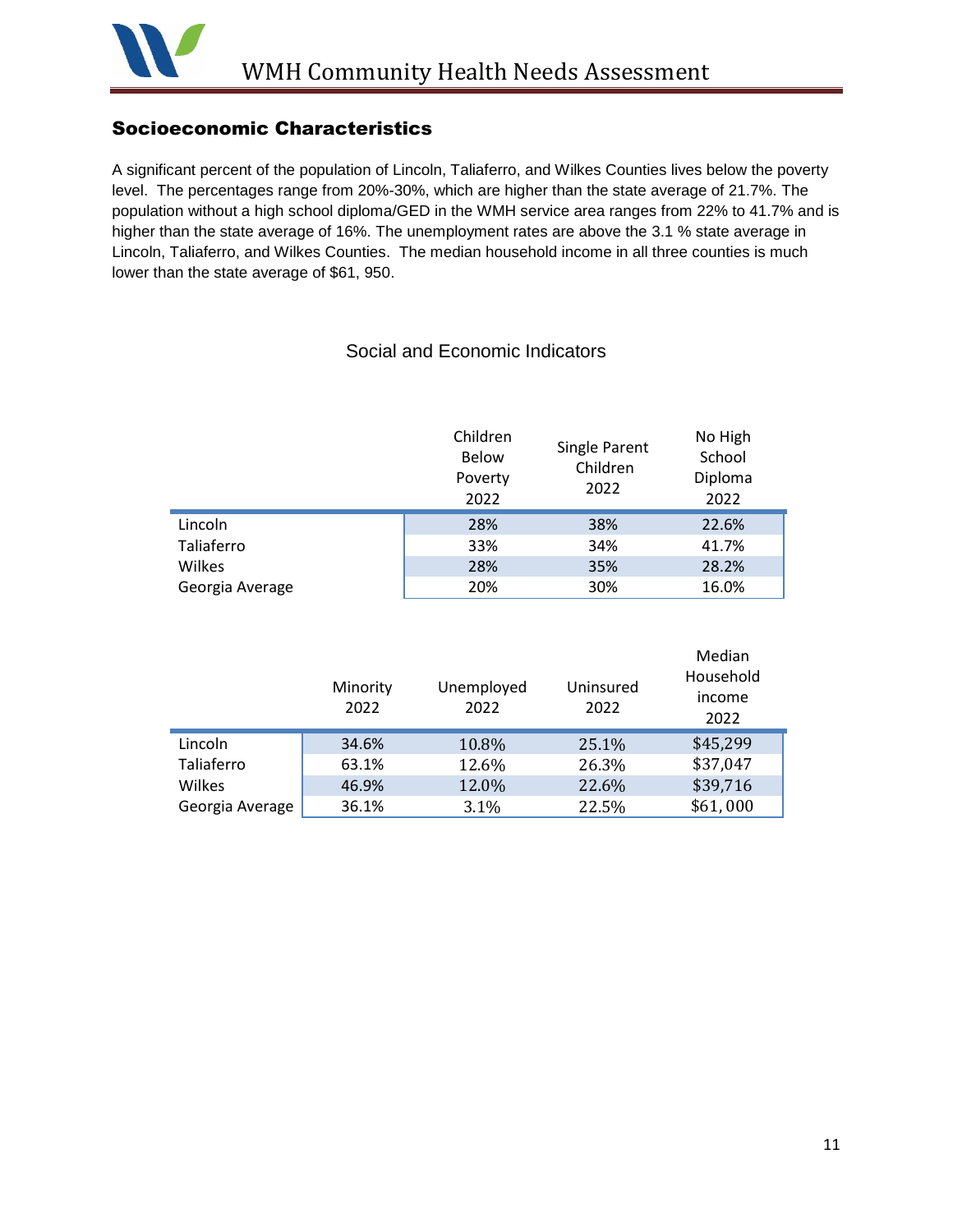

### Health Data

The County Health Rankings report premature death as a measure of mortality. In 2022, the Lincoln County rate of premature death was 7900 per 100,000 of the population. In Taliaferro the rate was unreported, and in Wilkes it was 10,000 per 100, 000. Premature death represents the years of potential life lost before the age of 75 (rate is age adjusted). The overall Georgia premature death rate in 2022 was 8000.

A vital statistic that is important to include in health data is the death rate. The Lincoln County death rate in 2021 was1138.1 per 100, 000 population. In Taliaferro the death rate was 1863.7 and in Wilkes it was 1406.6 per 100, 000. The average county in Georgia's death rate in 2018 was 923.5 per 100, 000.

The following graphs give information about several vital statistics and health indicators:



## **2021 Vital Statistics**

The rate of Sexually Transmitted Diseases reported in a county is an indicator of the population's health. The cases in 2021 per 100, 000 of the population in Lincoln were 303, Taliaferro was unreported, and in Wilkes 511. The Georgia average in 2021 was 637. The percentage of the population that is uninsured is also an indicator of the general health of a community. The uninsured rates in the WMH service areas are higher than the Georgia average of 16%.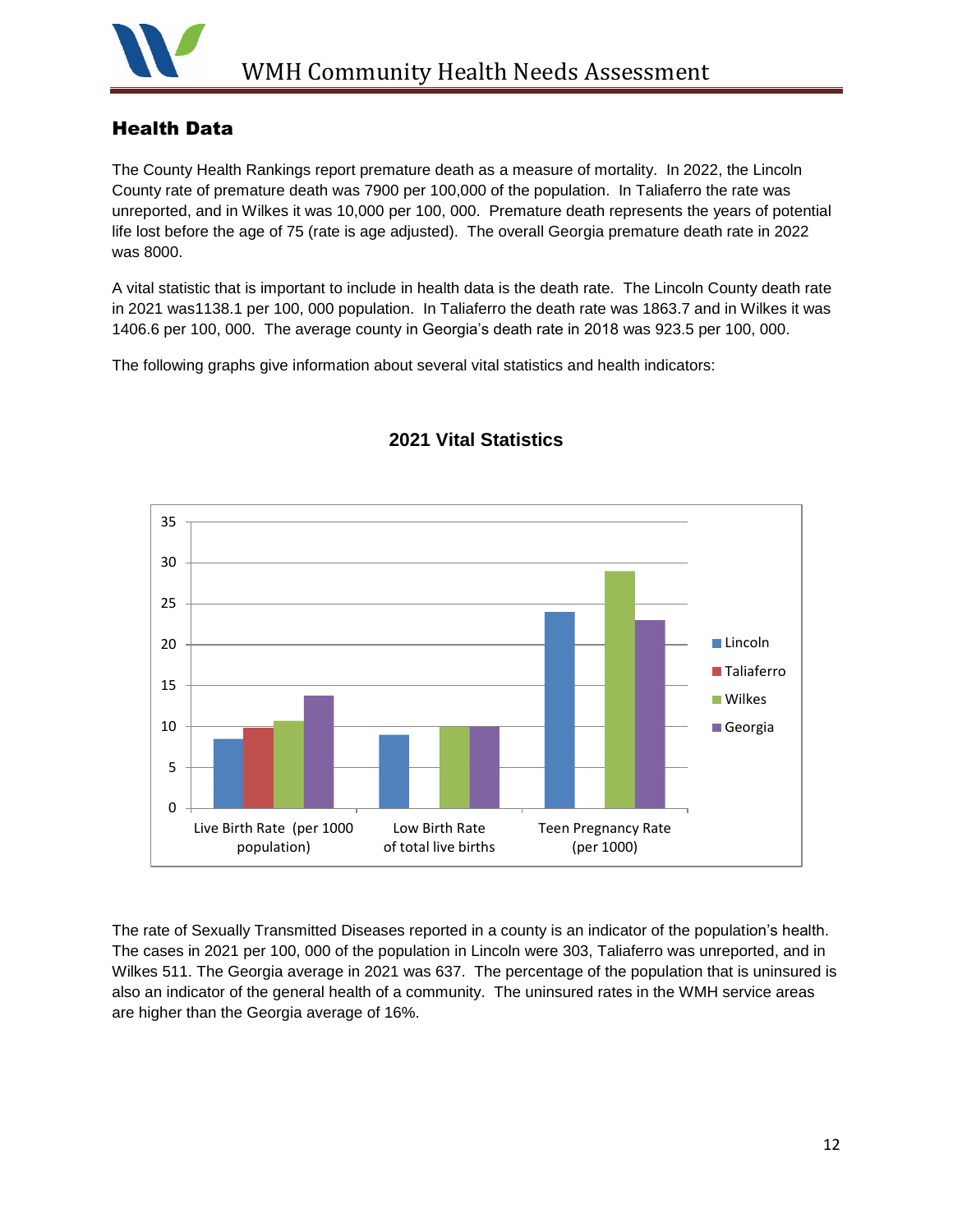



# Health Indicators

The County Health Ranking report also identifies "health behaviors" and ranks each county in the state in numerical order from 1 to 159 in this category. Included in health behaviors are: adult smoking, adult obesity, physical inactivity, excessive drinking, motor vehicle crash death rate, sexually transmitted infections, and teen birth rate. Lincoln County ranks 47<sup>th</sup> in health behaviors, Taliaferro ranks 144<sup>th</sup>, and Wilkes ranks 121<sup>th</sup> out of 159 Georgia Counties.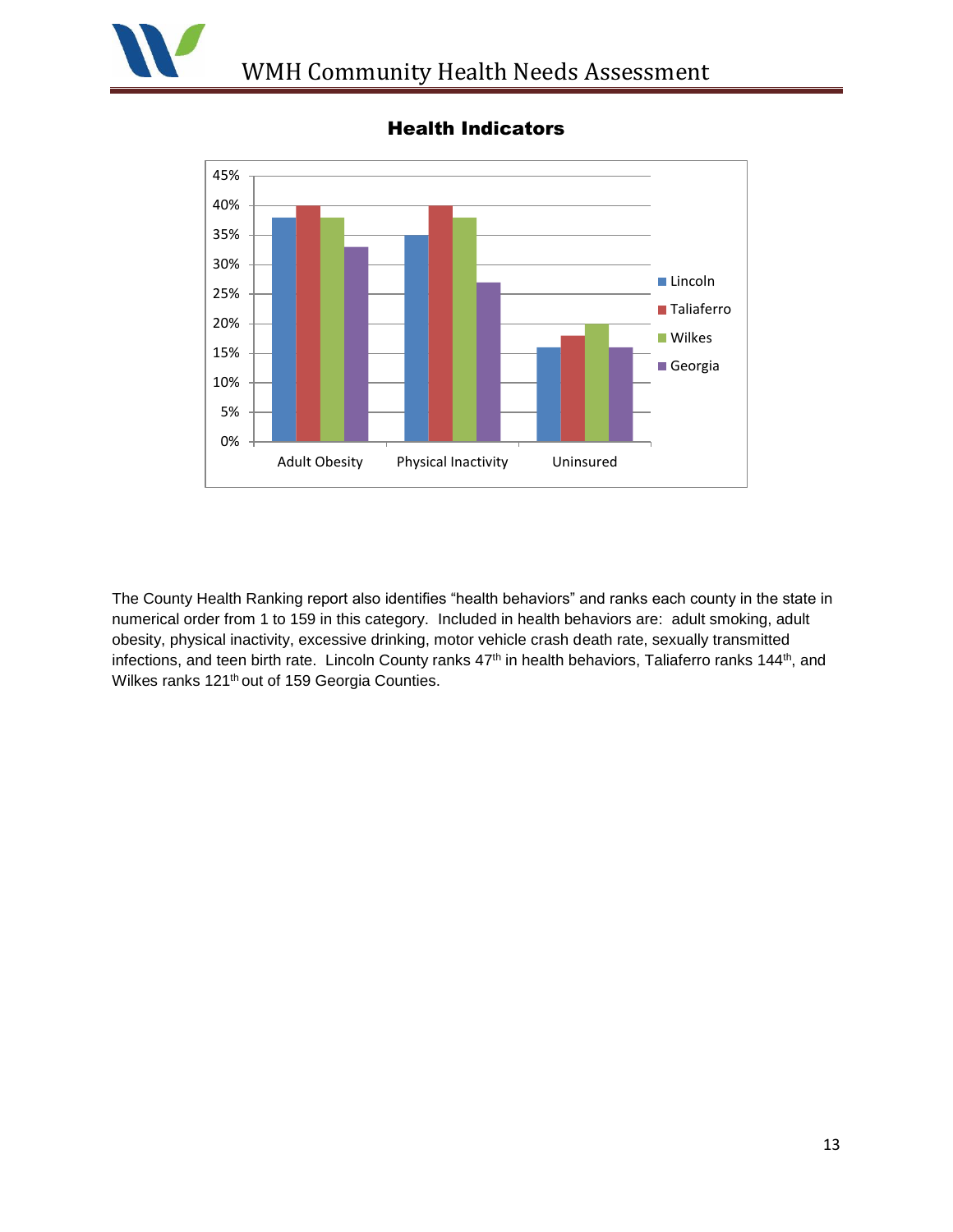

### Summary of Needs Assessment Responses

#### **Services Difficult to access in the Area:**

- Specialty Medical Care
- Mental Health
- Alternative Medicine/Treatments
- Alcohol/drug abuse treatments
- Dental care

#### **Identified Health Issues:**

- Cancer
- Problems associated with aging
- Heart Disease
- Obesity
- Lack of Affordable/Primary Healthcare

#### **Identified Behaviors that have the Greatest Impact on Community Health:**

- Drug abuse
- Obesity
- Poor eating habits
- Not visiting a doctor
- Alcohol abuse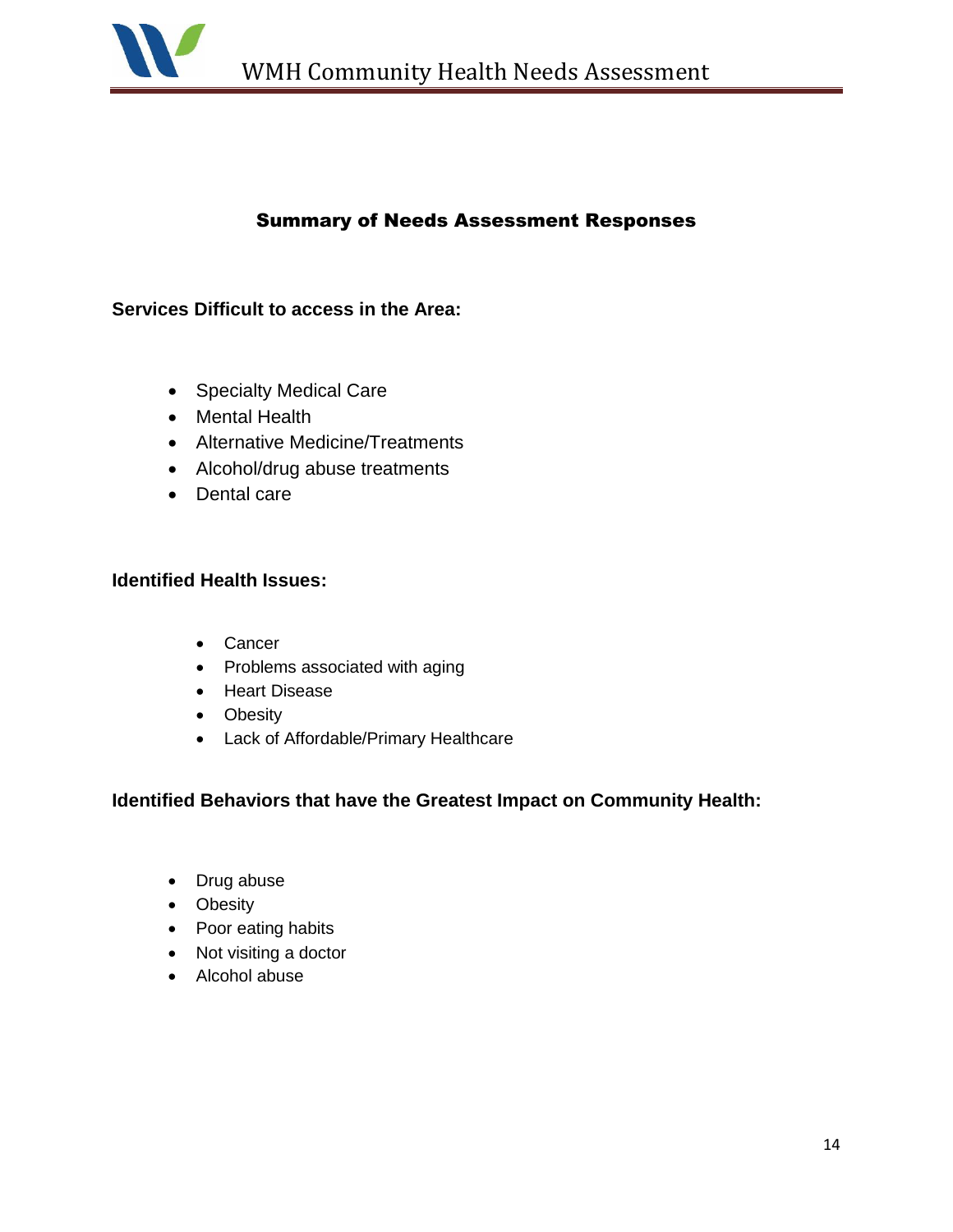# Prioritization Process

Wills Memorial Hospital used the following process to prioritize and address the needs identified in the 2022 Community Needs Assessment.

- A. All data, primary and secondary, were read and analyzed
- B. Reoccurring issues were identified and noted
- C. Information was presented to the Community Advisory Council
- D. The Advisory Council made their recommendation to the CNA Leadership Committee that the reoccurring health issues that impacted the community the most be focused on by the Wills Memorial Hospital CNA team.
- E. The identified health issues/needs were presented to the Hospital Authority of Wilkes County to make the final decisions based on our human and financial resources.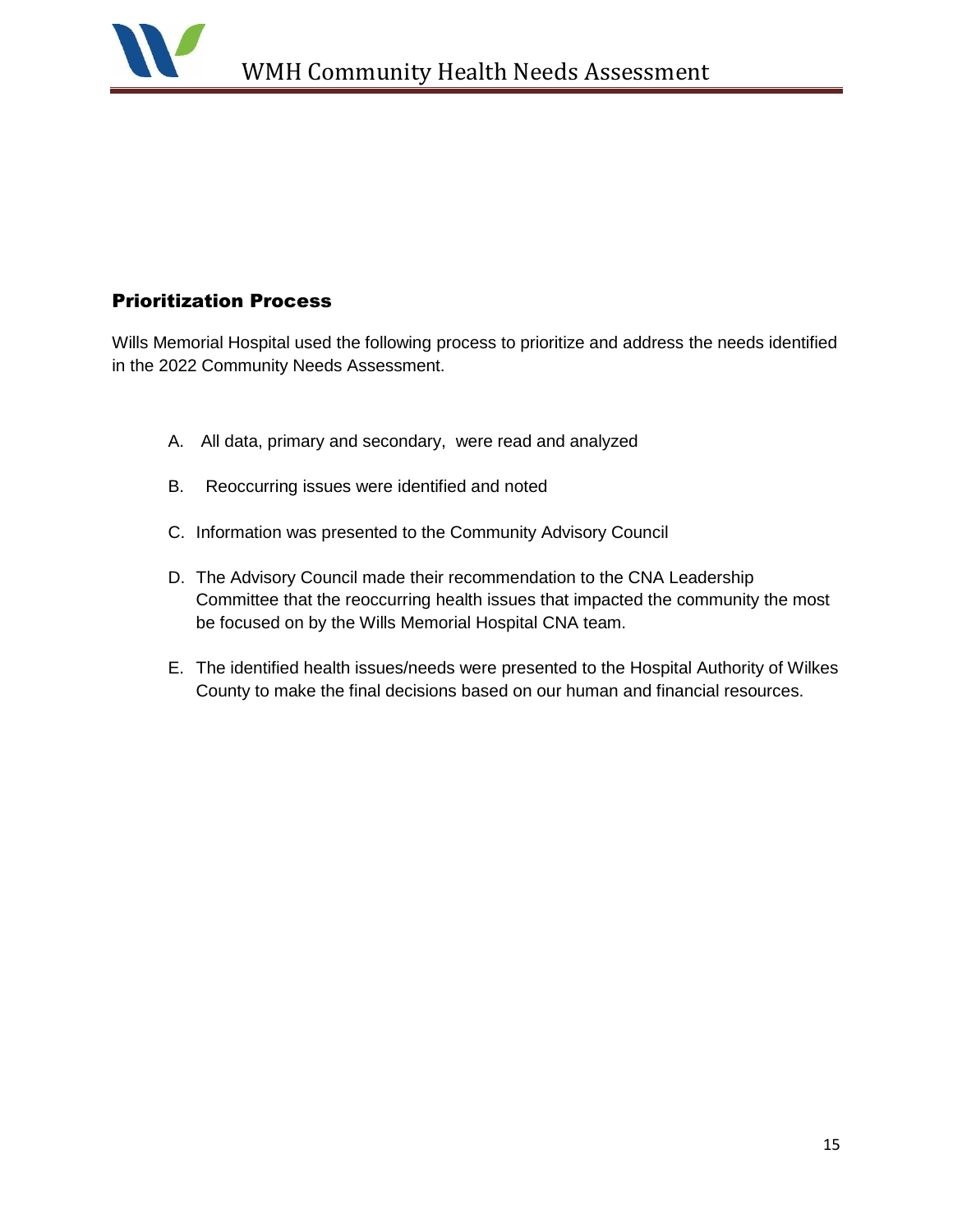

# Community Health Resources

Wills Memorial Hospital: Wills Memorial Hospital is a non-profit, community, 19 bed, acute care hospital that has been serving the area since 1924. It is designated a critical access hospital. The campus includes: inpatient wing, pharmacy, outpatient surgery, laboratory, radiology, respiratory therapy, emergency room, specialty clinic, and physical therapy/occupational therapy facilities. Also available through our emergency room are telemedicine services for early stroke recognition and intervention. Specialty services provided in Wills Memorial Hospital focus on providing complete medical care for Wilkes, Taliaferro, and Lincoln County residents. These specialty services include: general surgery, cardiology, urology, orthopedics, and podiatry. Our current Medical Staff consists of an Active Staff of 5 physicians and Courtesy, Consulting, and Affiliate Staffs consisting of 57 physicians and midlevels.

**Community Medical Associates Lincolnton:** A subsidiary of WMH, CMA is a growing primary care clinic that accepts Medicare, Medicaid, and privately insured patients. The fulltime provider staff consists of one family medicine physician and one nurse practitioner.

**Lincoln County Health Department:** The Lincoln County health department offers many services to the public including screening and treatment of high blood pressure, diabetes, TB, and sexually transmitted diseases, immunizations, family planning services, environmental health services, outbreak investigation, and is a provider of the WIC food supplementation program for low-income children.

#### Two Private Family Medicine Practices in Lincoln County

**Taliaferro County Health Department:** The Taliaferro County health department offers many services to the public including screening and treatment of high blood pressure, diabetes, TB, and sexually transmitted diseases, immunizations, family planning services, environmental health services, outbreak investigation, and is a provider of the WIC food supplementation program for low-income children.

Community Medical Associates Washington: A subsidiary of WMH, CMA is a growing primary care clinic that accepts Medicare, Medicaid, and privately insured patients. At the time of the last assessment, the full-time provider staff consisted of one internal medicine/pediatrician and one nurse practitioner. In 2022, we have increased our staff to include: one internal medicine/pediatrician, one family medicine doctor, and two nurse practitioners.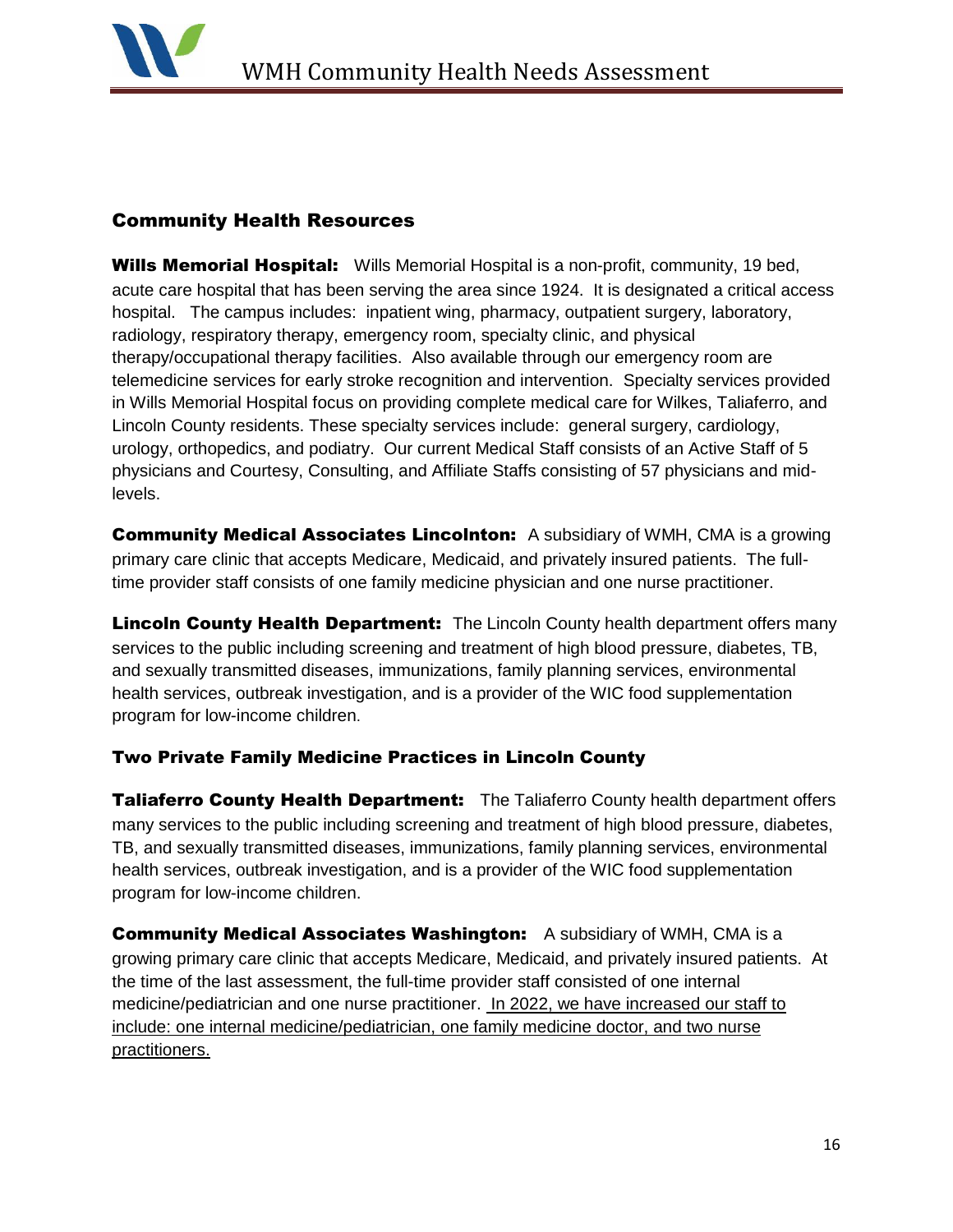

#### Community Health Resources

#### Urgent MD Washington

Wilkes County Health Department: The Wilkes County health department offers many services to the public including screening and treatment of high blood pressure, diabetes, TB, and sexually transmitted diseases, immunizations, family planning services, environmental health services, outbreak investigation, and is a provider of the WIC food supplementation program for low-income children.

#### Two Private Primary Care Physician Practices in Wilkes County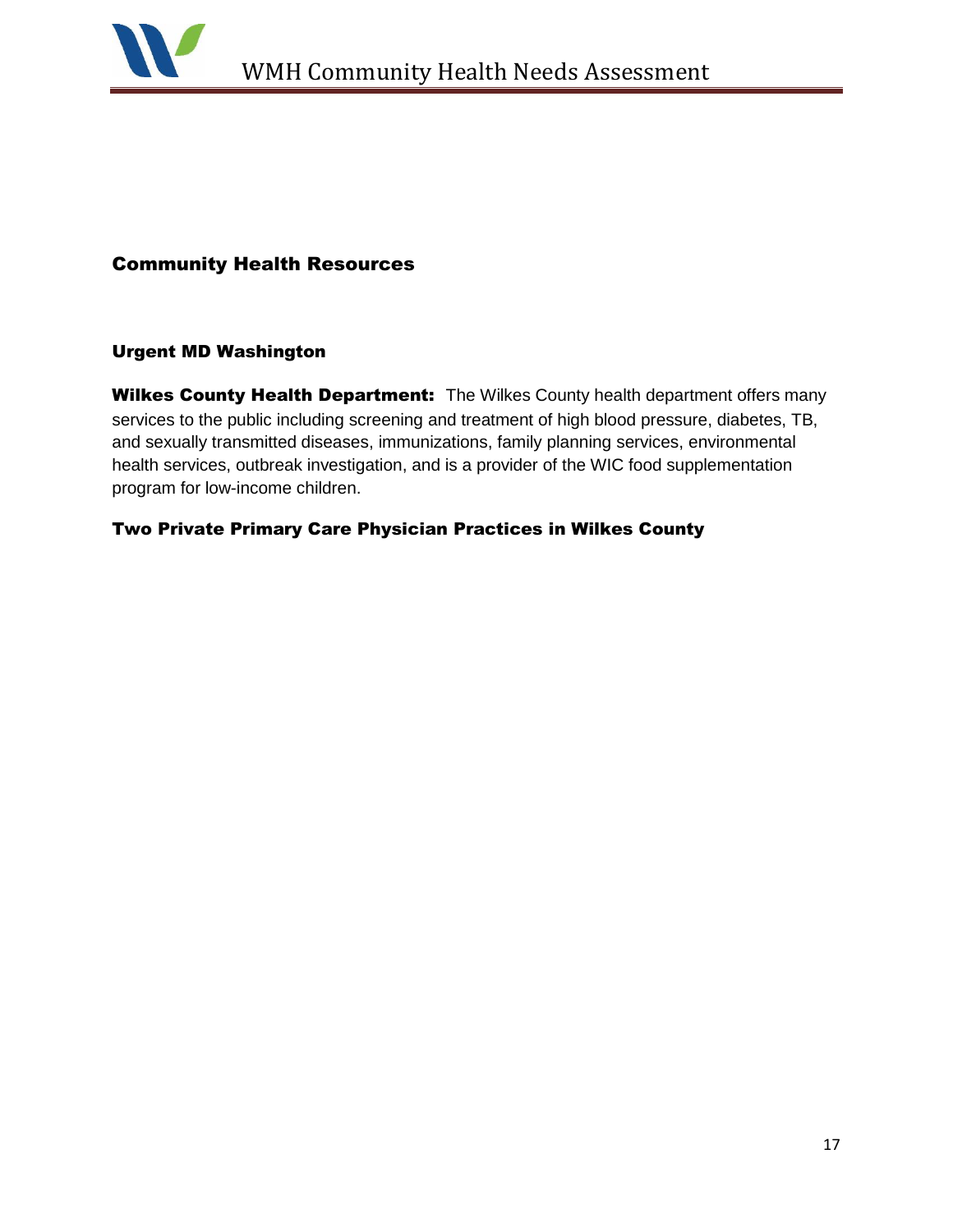

### **Conclusion**

The Community Needs Assessment has provided Wills Memorial Hospital with clear evidence that many of the health issues that we see and treat on a daily basis are indeed, the most prevalent health concerns among our population. Cancer, obesity in children and adults, lack of access to primary and specialty health care, problems associated with age, and lack of mental health/alcohol/drug counseling and treatment options were identified time and time again by respondents.

Wills Memorial Hospital is a non-profit, community hospital that focuses on serving our community's needs. The information that has been gathered in this CNA will direct our community outreach efforts. It will serve as the foundation for fostering new partnerships within our community and outside as well. It will provide an outline for us as we work to generate new ideas, approaches, and educational programs to help solve these issues. This tool has provided much useful information that we can use to better understand and serve our community.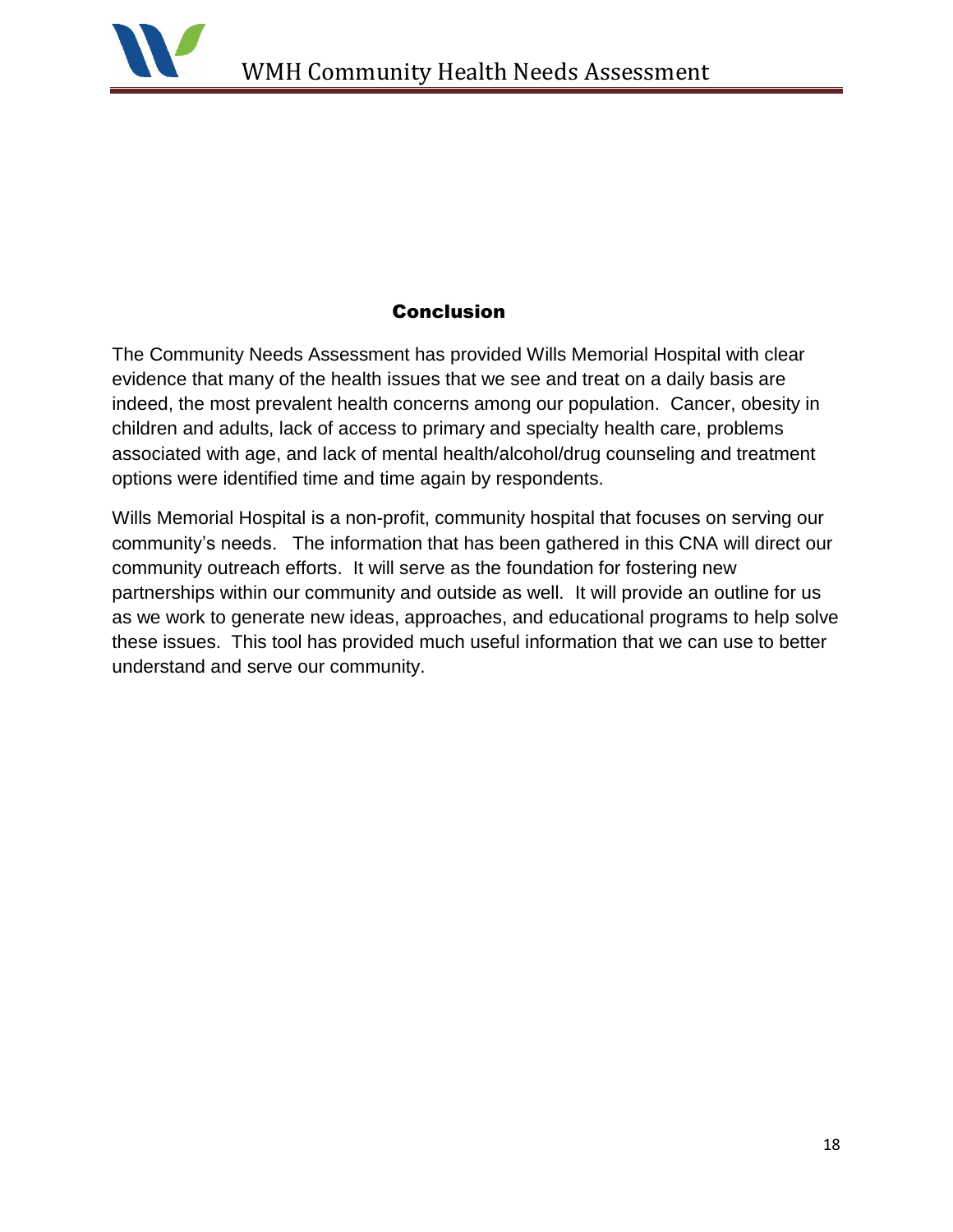

## References

- 2020 US Census. Available at: [www.quickfacts.census.gov](http://www.quickfacts.census.gov/)
- Centers for Disease Control and Prevention. Available at: [www.cdc.gov](http://www.cdc.gov/)
- County Health Rankings & Roadmaps, Robert Wood Johnson Foundation. Available at: www. countyhealthrankings.org
- 2018 Georgia County Guide, Carl Vinson Institute of Government and Georgia Cooperative Extension, The University of Georgia. Available at: www. countyguide.uga.edu
- Georgia Department of Community Health. Oasis Population Data 2018. Available at: www. oasis.ga.us
- Georgia Department of Public Health. Health and Data Information. Available at www. health.state.ga.us